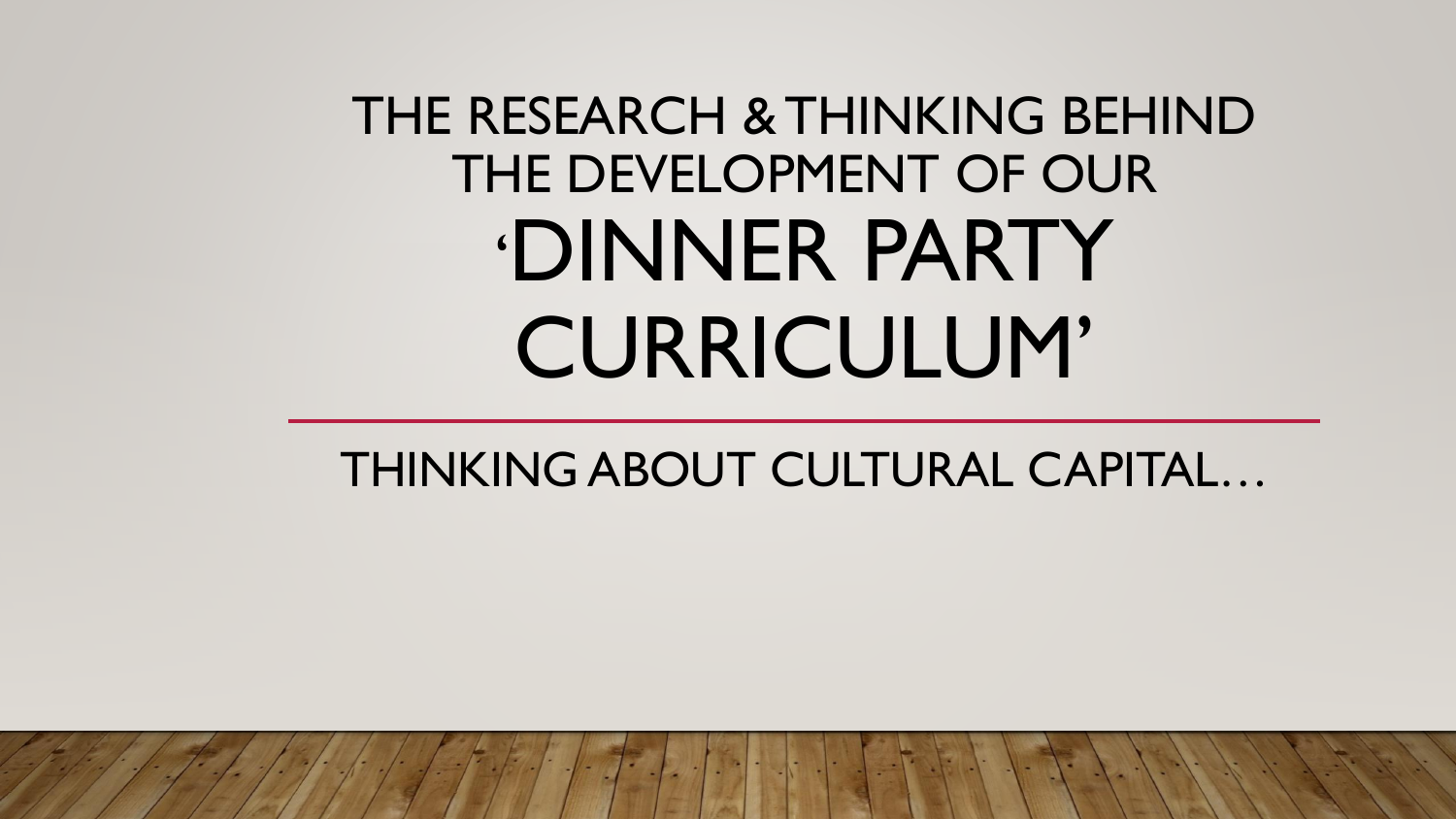## WHAT IS MEANT BY CULTURAL CAPITAL?

• The phrase was first made notable by French writer and thinker Pierre Bourdieu in the 1970s, to refer to the accumulated social and cultural knowledge that can help a person make progress in the world! There are also strong sociological connections to class and family, not just in education.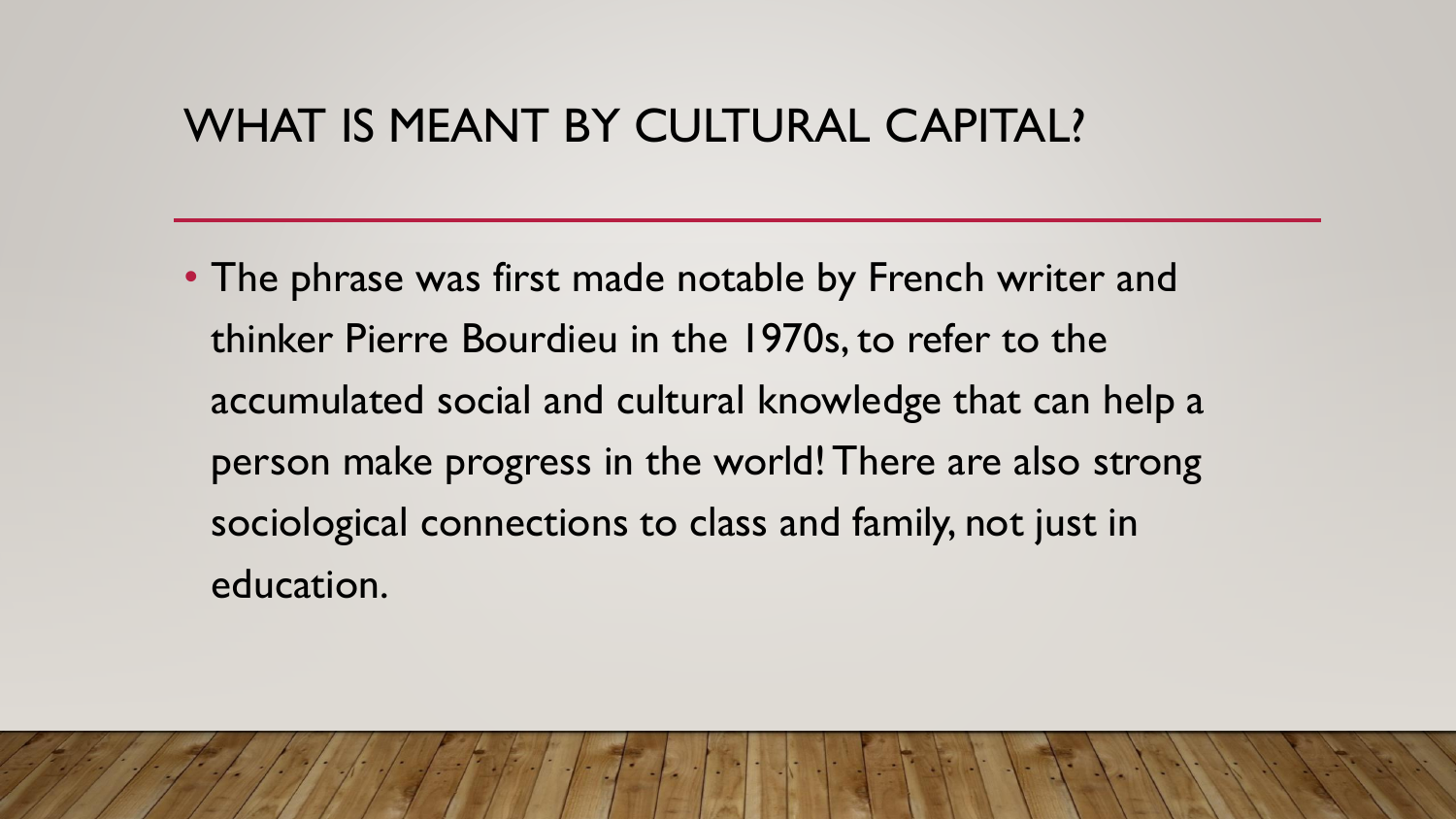### WHAT DOES OFSTED MEAN BY CULTURAL CAPITAL?

- Cultural Capital itself is defined in the Ofsted Framework as:
- 'It is the essential knowledge that pupils need to be educated citizens, introducing them to the best that has been thought and said and helping to engender an appreciation of human creativity and achievement.'
- 'pupils from disadvantaged backgrounds generally receive less exposure to ideas that are likely to enable them to accrue cultural capital'

*Ofsted School Inspection Handbook 2019*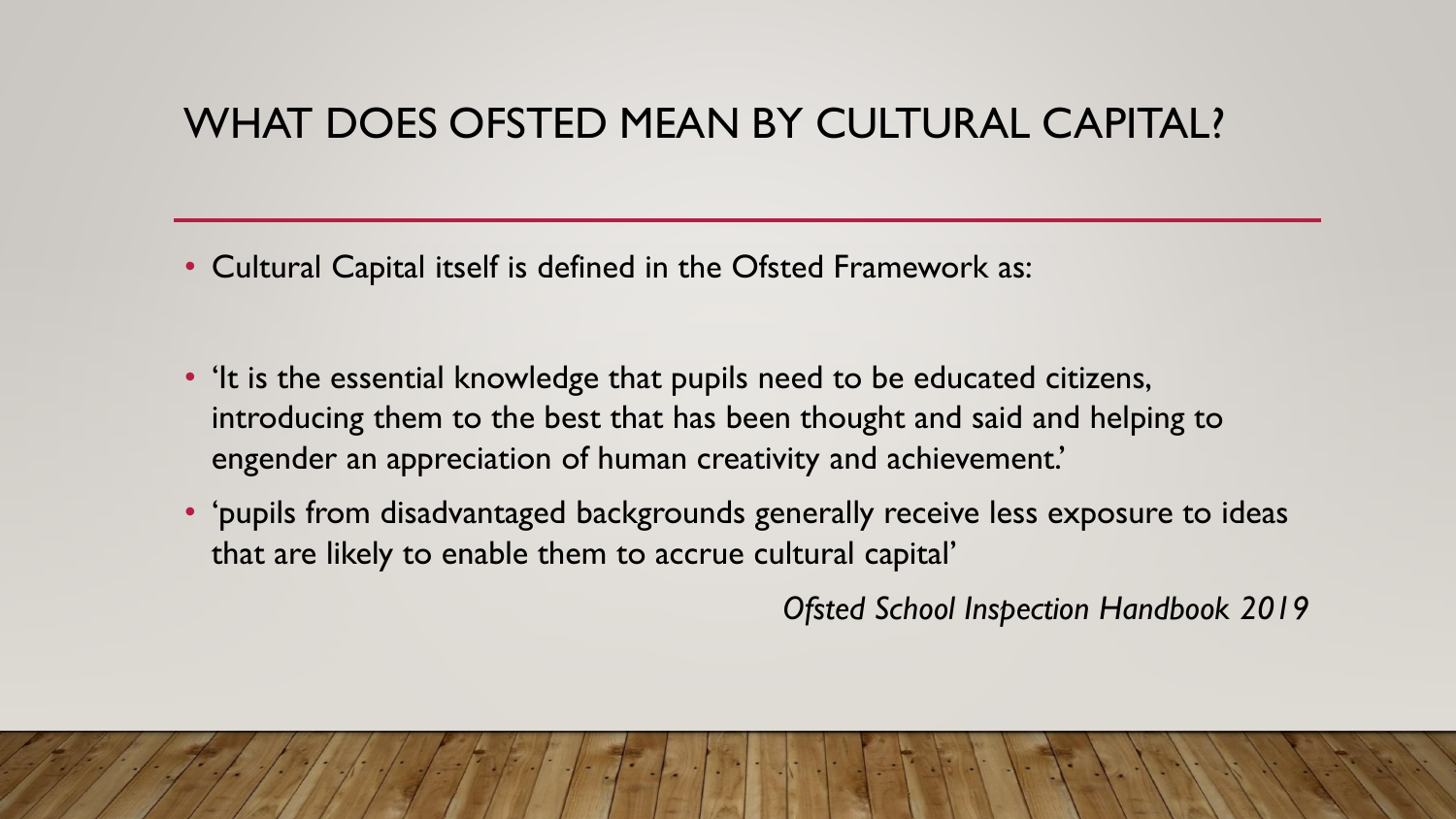#### WHAT ARE SOME EXAMPLES OF CULTURAL CAPITAL?

• Cultural capital has to be considered in domain-specific terms, so think of it as the basic facts behind every concept – we need the facts to be able to critically evaluate and solve any problems. For example, if I teach a poem I need students to know something about the poet, the time the poem is set and any underlying motifs, themes or allusions. Cultural Capital and context have many crossovers.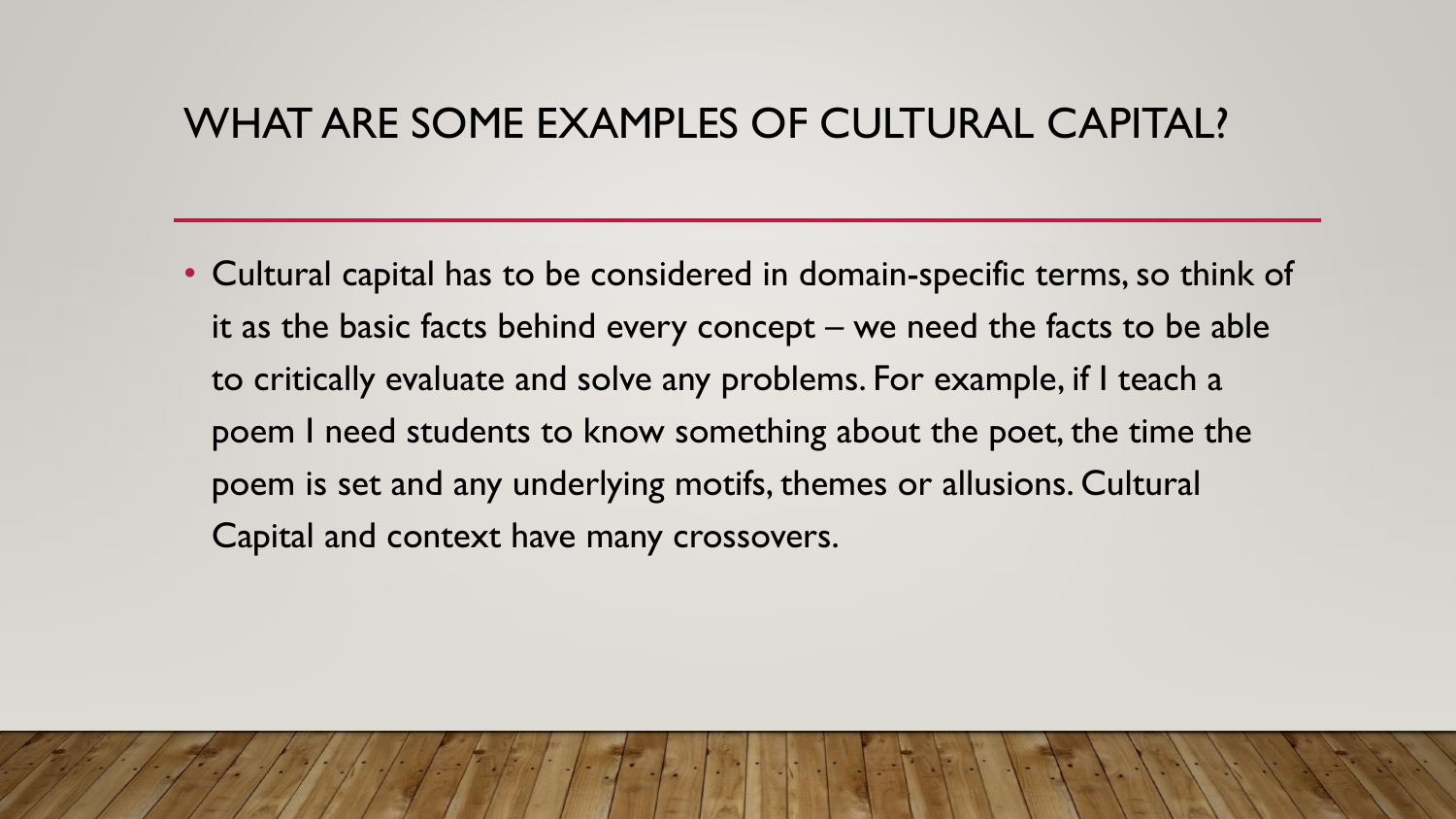- In its widest scope we can argue that Cultural Capital is that knowledge and those skills we need to enable us to be able to understand the world just that little bit better.
- In a modern sense we can argue that the concept of Cultural Capital is embodied in someone who knows a lot about a wide range of topics (culture) and is happy to critically evaluate and discuss them.
- They use their knowledge and experience to deploy appropriate cultural skills at appropriate cultural times, depending on the audience and the need.
- If anything, it could be argued that the Cultural Capital becomes the spine from which the ribs of the curriculum spread – it holds it together.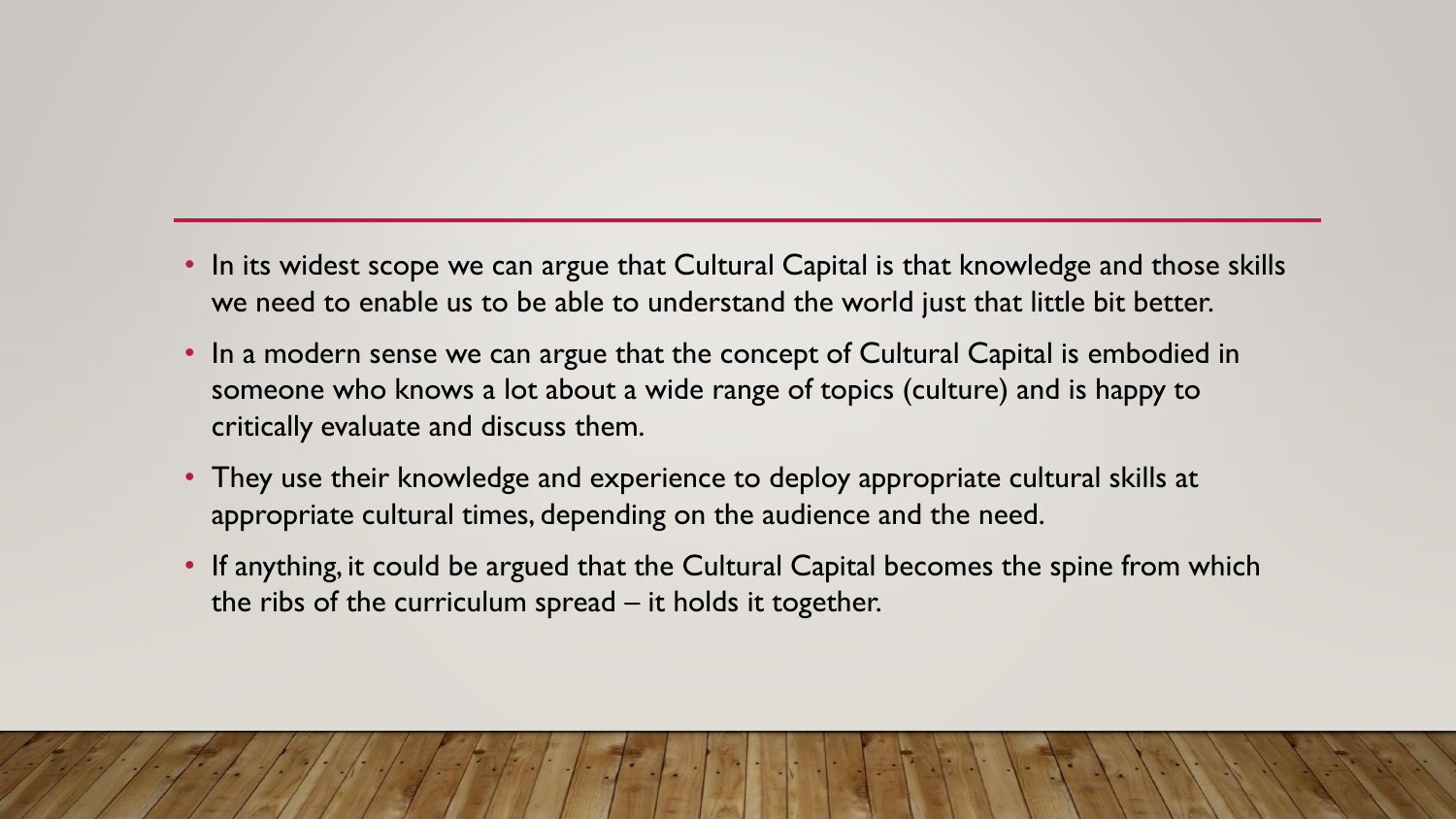- Much of the acquisition of cultural capital is also social "learning is more than knowing what to do; it also involves knowing how to do it" (Zimmerman, 1983) and this was considered when we devised our curriculum.
- We considered how we use extra-curricular opportunities and pastoral work to enhance our children's knowledge base, understanding that "we deprive our students of crucially important information if our curriculum fails to provide also the extensive information that literate people in our culture share".
- Hirsch refers to being culturally literate as having the "basic information needed to thrive".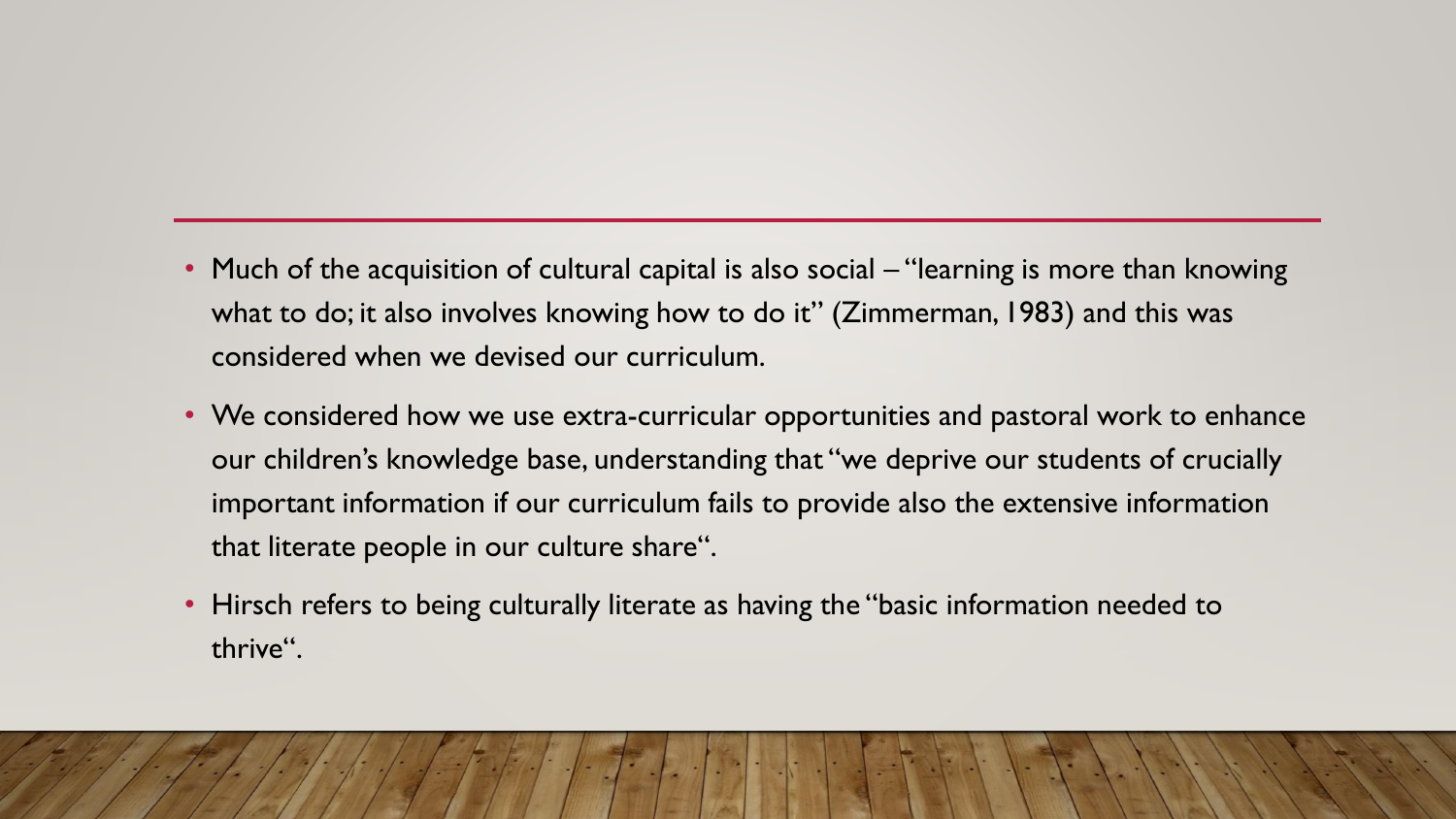- Bourdieu defined cultural capital as 'familiarity with the legitimate culture within a society'; what we might call 'high culture'. He saw families passing on cultural capital to their children by introducing them to dance and music, taking them to theatres, galleries and historic sites, and by talking about literature and art over the dinner table.
- We decided that this is what we wanted from our curriculum, and the Roseberry 'Dinner Party Curriculum' idea was born!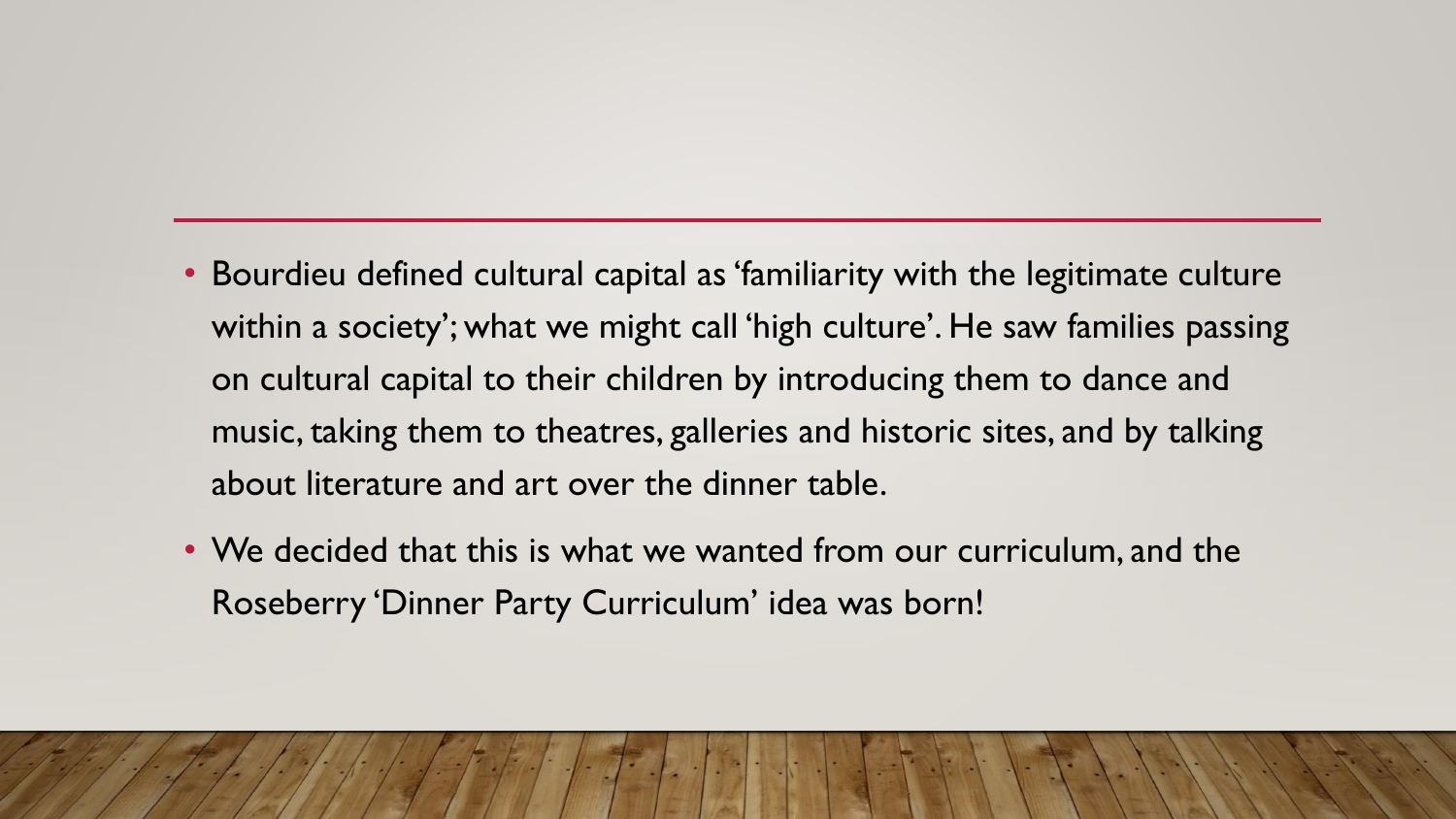• 'Cultural capital' in this new sense is embodied by an individual who is knowledgeable about a wide range of culture and is comfortable discussing its value and merits. It is characterised by the experience and skill to be able to deploy the appropriate knowledge in any given situation: a job interview, a conversation with a neighbour, building a work network and so on.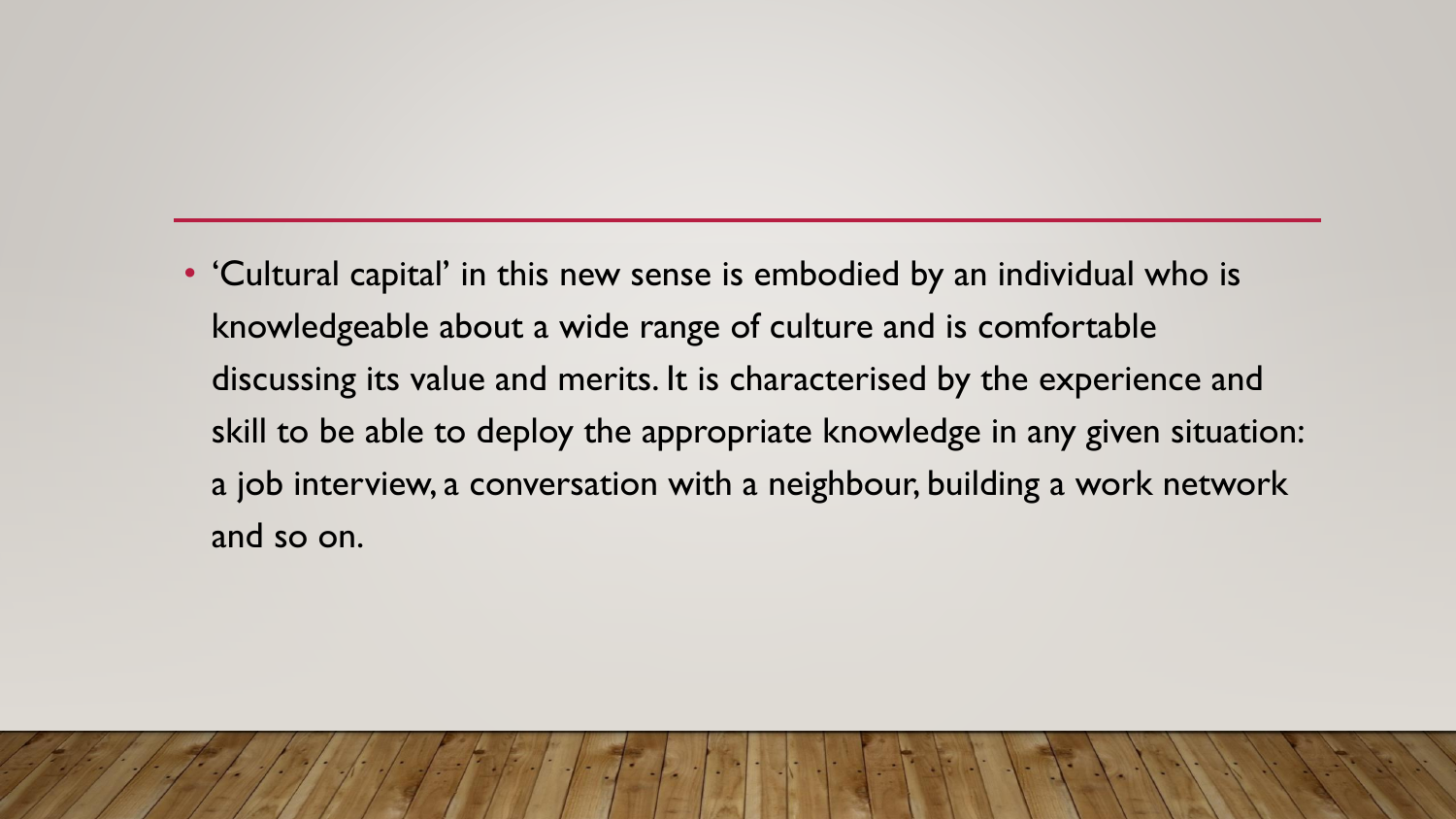## WHAT DID WE CONSIDER?

- When devising our curriculum, we thought about how (or, indeed, whether) our curriculum offered opportunities for cultural capital:
- What did we do currently?
- Did our curriculum offer enough scope for children to experience a range of opportunities?
- Were these enrichment / cultural capital experiences planned for, ad hoc or purely accidental?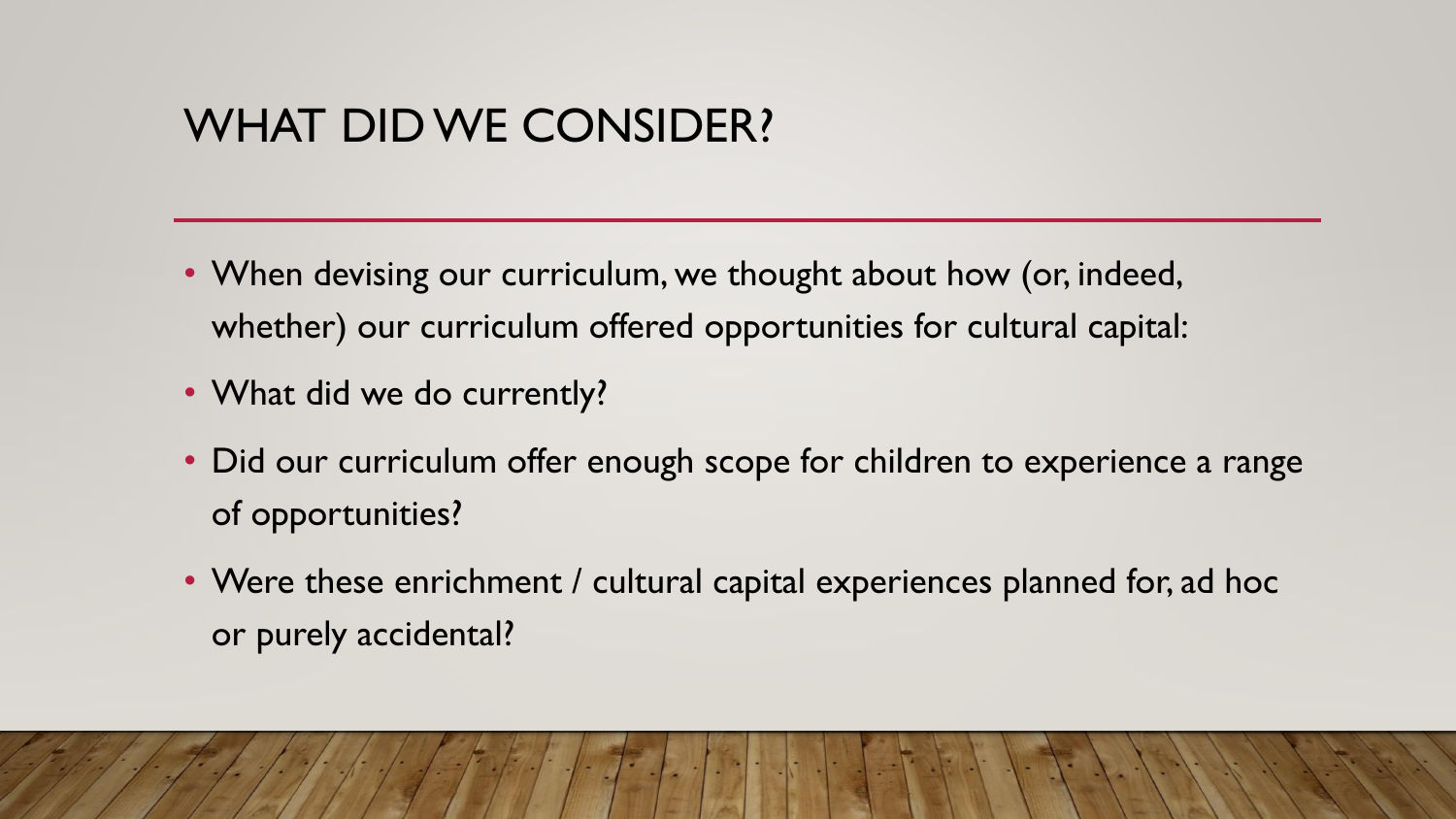## THE WAY FORWARD…

In planning our Dinner Party Curriculum, we considered:

- Opportunities we wanted our children to have
- What children and adults felt the most important things a child leaving primary should: Know - Be able to do - Have experience of
- Contacts we had / people we know who may provide opportunities (voluntary or paid)
- Splitting provision into EYFS/KS1, KS2
- Map out provision across the academic year and linking provision to our rolling two year curriculum cycle